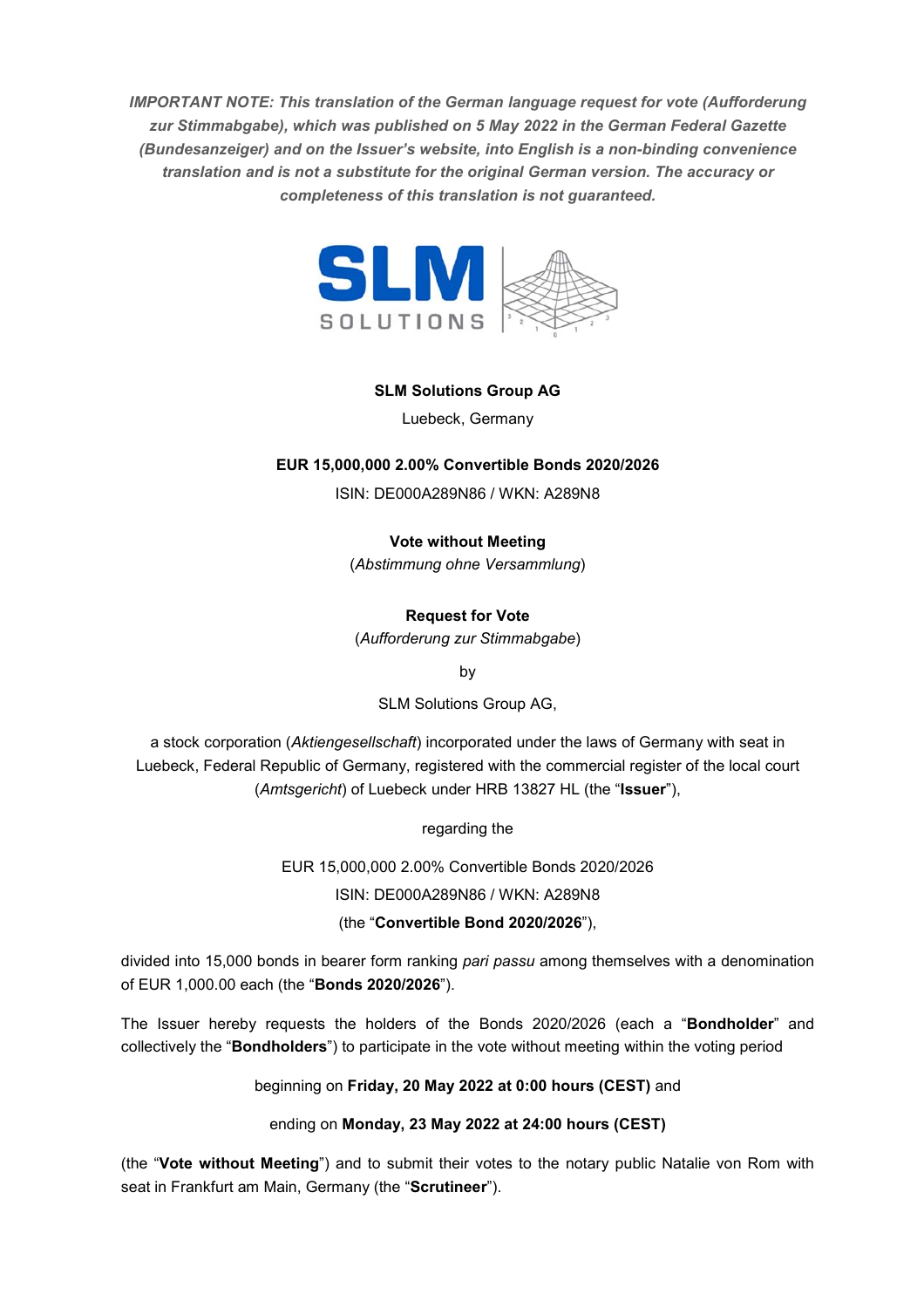#### **Important notes**

Bondholders should take note of the instructions set out below.

The request for vote is not directed at holders of Bonds 2020/2026 in jurisdictions in which it is unlawful to make or receive such requests or to submit respective votes, and such holders are not being requested to vote.

The publication of this request for vote does not constitute an offer, in particular, it does not constitute a public offer to sell or acquire, purchase or subscribe for bonds or other securities of the Issuer.

The following introductory remarks to this request for vote (Section A) have been prepared voluntarily by the Issuer to outline the background of the resolution proposal for the Bondholders. Neither the Issuer nor any of its legal representatives, employees, advisors and agents, nor any other person assume any liability for the accuracy and completeness of the information contained therein. The explanations under Section A are by no means to be understood as a complete basis for the decision of the Bondholders for the Vote without Meeting. The Issuer does not assume any liability in respect of Section A of this request for vote containing all information necessary or appropriate for a decision on the resolution proposal.

The explanations in this request for vote do not substitute an independent review and assessment of the resolution item or of the Issuer's situation regarding legal, economic, financial and other matters by the Bondholders. Each Bondholder should base its decision on the resolution item considering all information available and upon consulting their own legal, tax and financial advisors.

This request for vote is publicly available since 5 May 2022 in the German Federal Gazette (*Bundesanzeiger*) and on the Issuer's website (www.slm-solutions.com/investor-relations-slm/) under section "Investor Relations" under the heading "Convertible Bonds – Convertible Bond 2020/2026". To the Issuer's knowledge, the information contained herein is up-to-date as of the date of publication unless stated otherwise, but may become inaccurate after the date of publication. Neither the Issuer nor its legal representatives, employees, advisors and agents undertake to update the information in this request for vote or to inform about circumstances occurring after the date of publication of this request for vote.

Neither the Issuer nor its legal representatives, employees, advisors and agents, nor any other person assume any liability in connection with the introductory remarks to this request for vote. In particular, they are not liable for any damage arising directly or indirectly in connection with the use of the information contained in the introductory remarks to the request for vote, especially not for damage caused by investment decisions made based on the information contained in the introductory remarks to this request for vote.

Capitalized terms used and not otherwise defined herein shall have the meaning ascribed to them in the terms and conditions of the Bonds 2020/2026 (the "**Terms and Conditions**").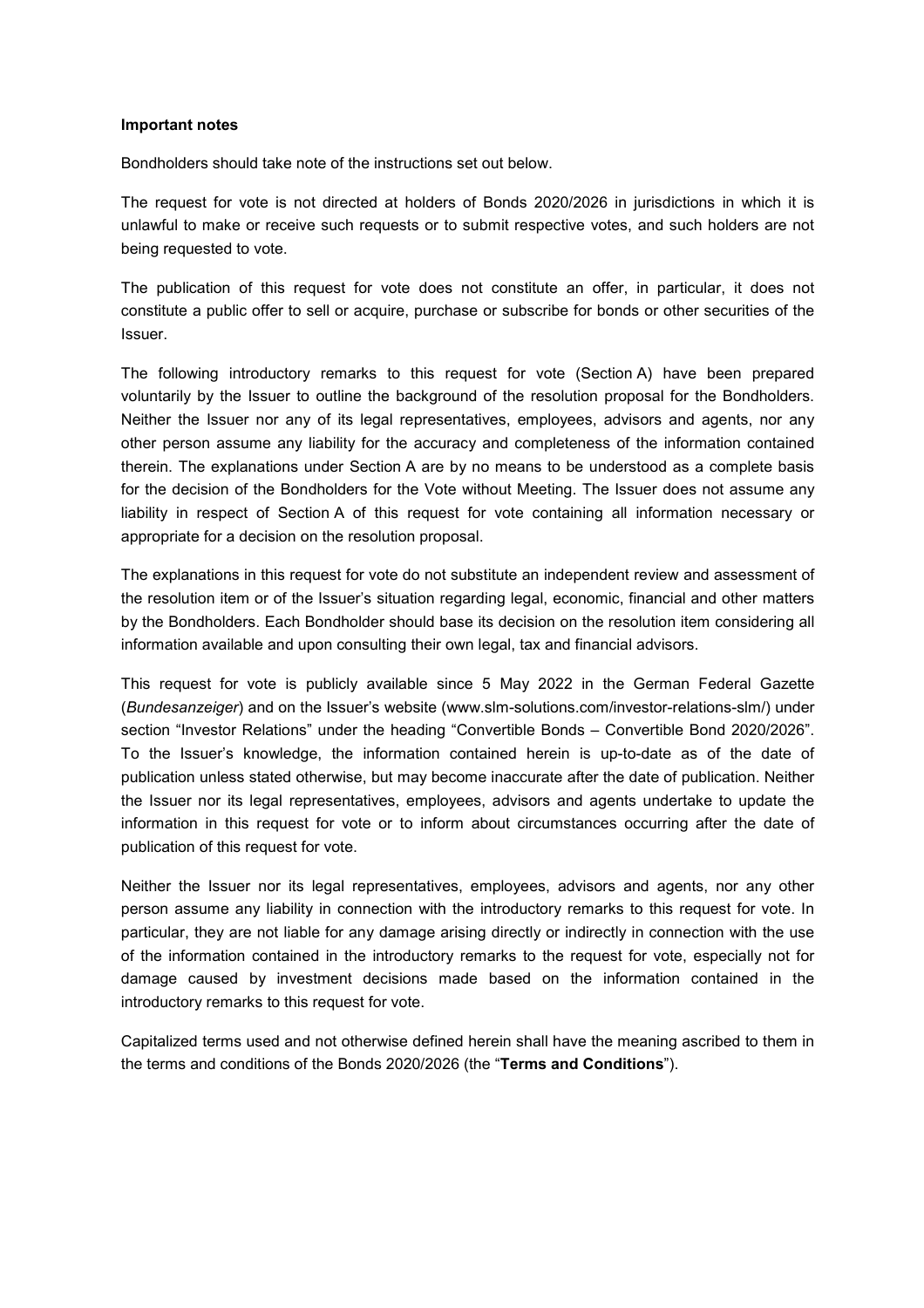### **A. INTRODUCTORY REMARKS**

The Issuer issued the Bonds 2020/2026 in July 2020. There has been no conversion of Bonds 2020/2026 to date. Thus, Bonds 2020/2026 with a total nominal amount of EUR 15,000,000 are currently outstanding.

Pursuant to § 3(c)(iii) of the Terms and Conditions, upon the fulfilment of certain conditions precedent, the Issuer is obliged to offer for subscription to the holders of the Bonds 2020/2026, and to issue, a further (third) tranche of substantially identical convertible bonds in the aggregate principal amount of EUR 30,213,000 (the "**Tranche III Bonds**", as defined in the Terms and Conditions). The second tranche in the aggregate principal amount of EUR 15,000,000 had already been offered and issued by the Issuer in April 2021 on the basis of a resolution passed by the holders of the Bonds 2020/2026 in accordance with the Terms and Conditions.

The terms and conditions of the Tranche III Bonds would differ from the Terms and Conditions of the Bonds 2020/2026 only with regard to the aggregate principal amount, the conversion price, the obligation to issue further convertible bonds and the subscription right thereto. Pursuant to § 3(c) of the Terms and Conditions, the initial conversion price of the Tranche III Bonds is EUR 8.75 per share.

As conditions precedent for the issuance of the Tranche III Bonds, the Terms and Conditions provide in § 3(c)(iii) that the Issuer publishes consolidated financial statements including quarterly figures by 31 August 2023 according to which (i) the consolidated turnover of the Issuer in the last four consecutive quarters exceeds an amount of EUR 120,000,000, (ii) the Days Receivables Outstanding (as defined in the Terms and Conditions) is not more than 90 days and (iii) no acceleration has occurred under any financing agreement to which the Issuer is a party.

Pursuant to § 3(c)(v) of the Terms and Conditions, the Bondholders may at any time by resolution with simple majority resolve a waiver of the conditions precedent for the issuance of the Tranche III Bonds, in which case the Issuer shall be obliged to issue the Tranche III Bonds without the conditions precedent having been met. Pursuant to  $\S 17(c)$  of the Terms and Conditions, such a resolution of the Bondholders can be passed in a meeting (*Gläubigerversammlung*) or by means of a vote without meeting (*Abstimmung ohne Versammlung*).

The Issuer has not yet achieved the growth targets underlying the aforementioned conditions precedent for the issuance of the Tranche III Bonds. The management board of the Issuer resolved on 2 May 2022, with the consent of the supervisory board, to propose to the holders of the Bonds 2020/2026 to resolve, in a vote without meeting, a waiver of the conditions precedent for the offer and issuance of the Tranche III Bonds. The proceeds from the issuance of the Tranche III Bonds are intended to be used to fund the ongoing business operations and to continue the investments in strategically important projects such as the roll-out of the NXG XII 600.

The Vote without Meeting on the on the waiver of the conditions precedent for the issuance of the Tranche III Bonds proposed by the Issuer takes place during the voting period from Friday, 20 May 2022, 0:00 hours (CEST) until Monday, 23 May 2022, 24:00 hours (CEST).

If the Bondholders resolve the proposed waiver of the conditions precedent, the Issuer will, in accordance with the Terms and Conditions, offer the Tranche III Bonds for subscription (exclusively) to the Bondholders, i.e. the holders of the Convertible Bond 2020/2026, shortly thereafter.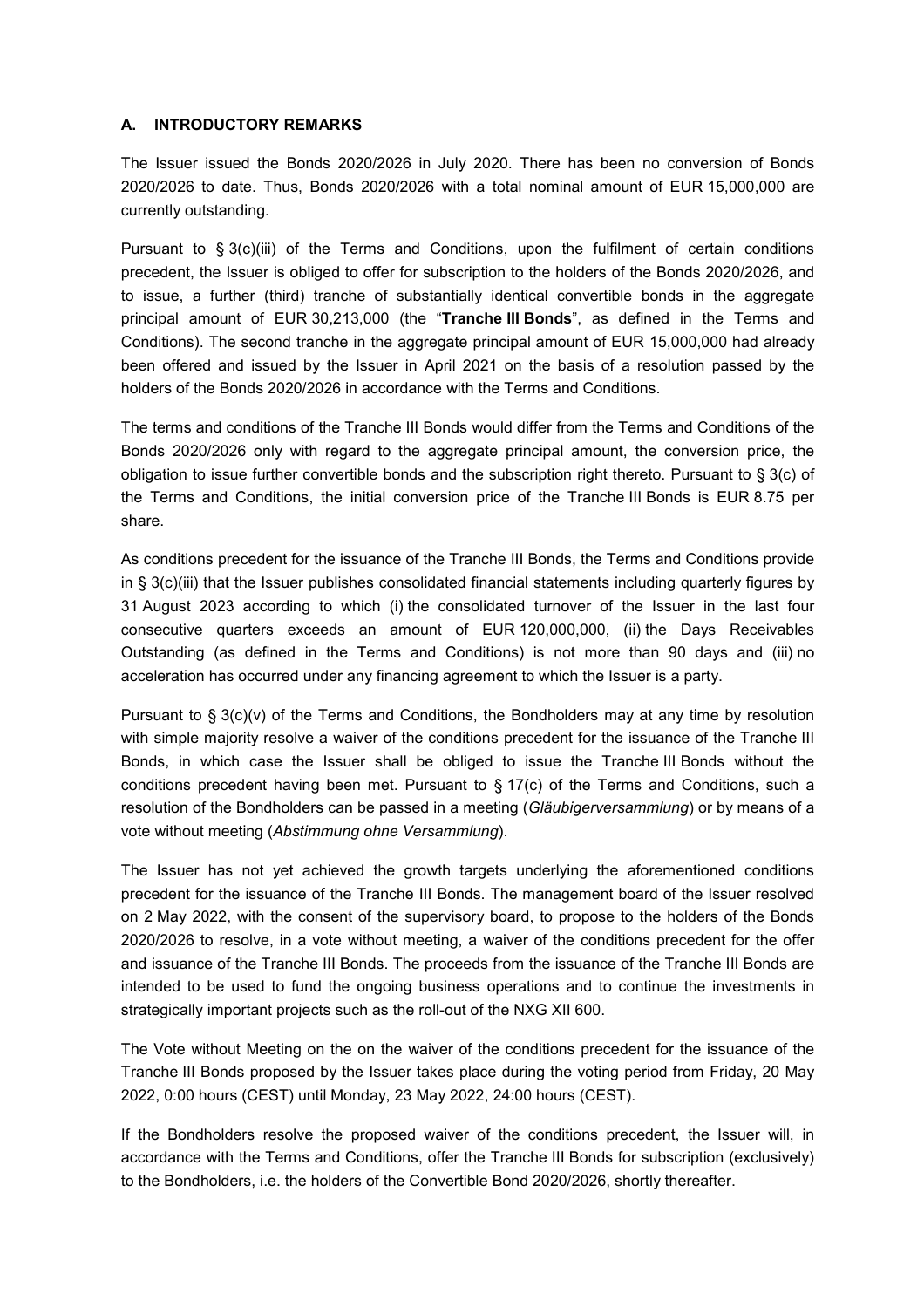# **B. RESOLUTION ITEM OF THE VOTE WITHOUT MEETING AND RESOLUTION PROPOSAL**

# **1. Resolution on the waiver of the conditions precedent for the issuance of the Tranche III Bonds**

The Issuer puts the following resolution proposal to vote and requests the Bondholders to submit their votes:

*"The Bondholders hereby declare pursuant to § 3(c)(v) of the Terms and Conditions of the Convertible Bond 2020/2026 the waiver of the conditions precedent for the issuance of Tranche III Bonds by SLM Solutions Group AG."*

### **2. Consent of the Issuer**

The Issuer consents to the resolution proposal on the resolution item as set out under item 1 above.

# **C. NOTES ON THE PROCEDURES OF THE VOTE WITHOUT MEETING**

### **1. Legal basis for the Vote without Meeting, quorum and majority requirement**

Pursuant to § 17(c) of the Terms and Conditions, resolutions of the Bondholders can be passed in a meeting (*Gläubigerversammlung*) in accordance with section 5 et seqq. of the German Act on Issues of Debt Securities (*Schuldverschreibungsgesetz*, "**SchVG**") or by means of a vote without meeting (*Abstimmung ohne Versammlung*) in accordance with section 18 and section 5 et seqq. of the SchVG.

Pursuant to section 18(1) SchVG in conjunction with section 15(3) sentence 1 SchVG, there is only a quorum at the vote without meeting if the participating Bondholders represent at least 50 percent of the outstanding Bonds 2020/2026 in terms of value.

Pursuant to  $\S 3(c)(y)$  of the Terms and Conditions, the resolution on the waiver of the conditions precedent for the issuance of the Tranche III Bonds requires a simple majority of the voting rights participating in the vote in order to be effective.

In the event that the Vote without Meeting fails to have a quorum, a meeting (*Gläubigerversammlung*), which is deemed to be a so-called second meeting within the meaning of section 15(3) sentence 3 SchVG, may be convened in accordance with section 18(4) sentence 2 SchVG for the purpose of passing the resolution. Such a second meeting could then pass a resolution on the waiver of the conditions precedent for the issuance of Tranche III Bonds without any attendance quorum.

### **2. Legal consequences of an adoption of the resolution**

Pursuant to § 17(a) sentence 3 of the Terms and Conditions, a resolution passed with the required majority is equally binding upon all Bondholders, even if a Bondholder did not participate in the vote or voted against the resolution proposal.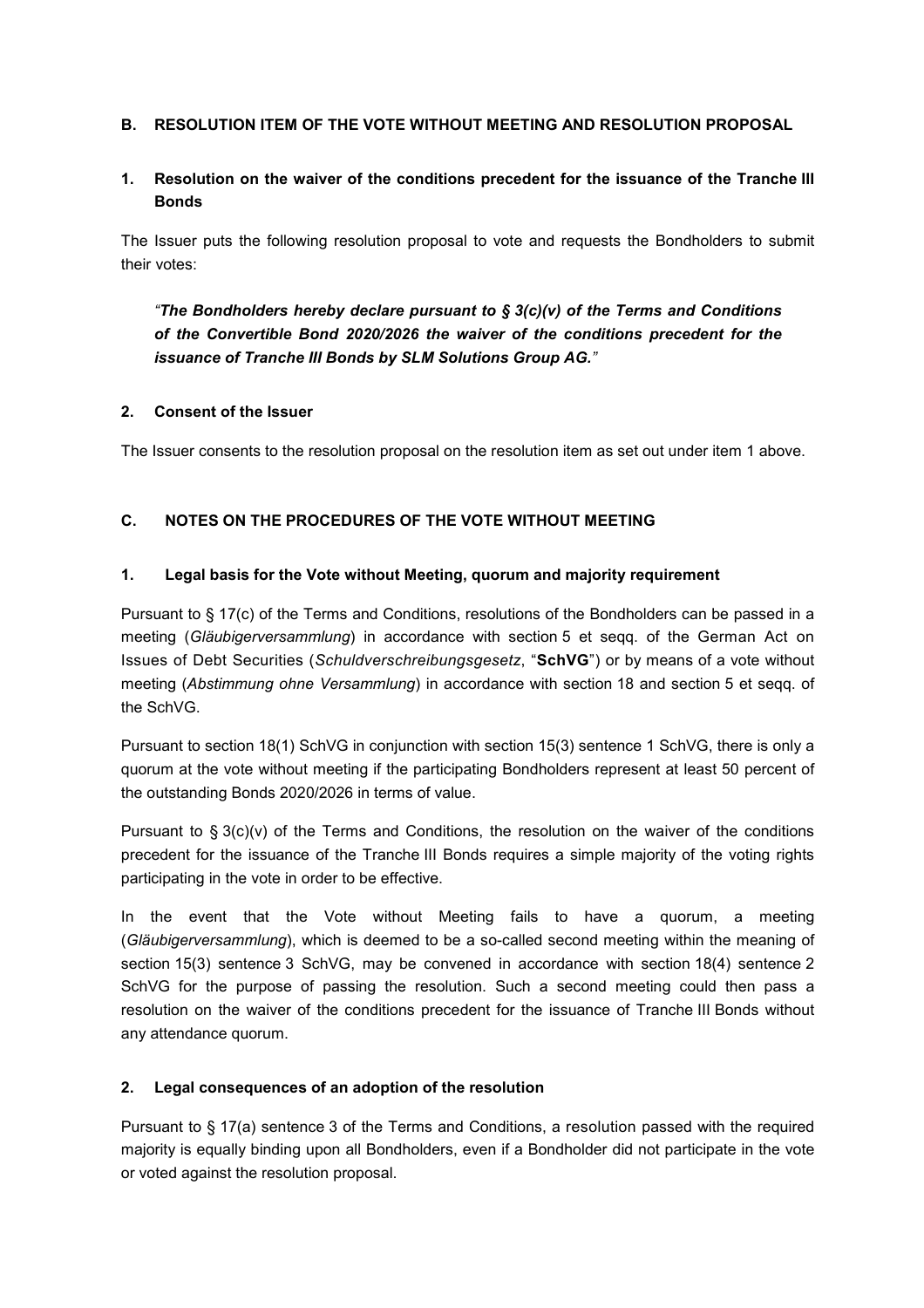# **3. Procedure of the Vote without Meeting and method of voting**

The Vote without Meeting will be conducted pursuant to section 18 (2) SchVG by notary public Natalie von Rom with seat in Frankfurt am Main, Germany, who was commissioned by the Issuer, as scrutineer.

Bondholders who wish to participate in the voting have to submit their vote between Friday, 20 May 2022, 0:00 hours (CEST) and Monday, 23 May 2022, 24:00 hours (CEST) (the "**Voting Period**") in text form (section 126b of the German Civil Code (*Bürgerliches Gesetzbuch*, "**BGB**")) to the Scrutineer at the address stated below. Voting rights will be deemed to have been exercised only upon receipt by the Scrutineer.

# **Votes received by the Scrutineer outside the Voting Period, i.e. prior to or after the Voting Period, will be disregarded and of no effect.**

Votes are to be submitted via mail, fax or e-mail or otherwise in text form to the following address:

Notary public Natalie von Rom - Scrutineer - "SLM Convertible Bond 2020/2026: Vote without Meeting" Hochstrasse 35-37, 60313 Frankfurt am Main, Germany Fax: +49 69 945 1992 01 E-mail: slm@vonromlaw.de

Along with the form for vote submission, Bondholders have to submit the following documents (if not submitted already in advance or by the end of the Voting Period at the latest):

- a) a proof of eligibility in form of a Special Confirmation and a Blocking Note (each as defined in Section C no. 5) issued by the Custodian; and
- b) a power of attorney in accordance with the provisions under Section C no. 6, if such Bondholder is represented by a third party at the Vote without Meeting.

In order to speed up the process and the counting of the votes, the Issuer requests that Bondholders submit the abovementioned documents (except for the form for vote submission) at their earliest convenience before the Voting Period to the Scrutineer.

Alternatively, Bondholders may also grant a power of attorney with instructions to the Voting Rights Representative appointed by the Issuer and may, also already prior to the beginning of the Voting Period, submit such power of attorney along with the abovementioned documents to the Voting Rights Representative, who will then submit all documents within the Voting Period to the Scrutineer (for this option see Section C no. 6).

Further, the Issuer requests that representatives of Bondholders that are legal persons or partnerships under German law or under foreign law additionally prove their power of representation by submitting a current excerpt from the relevant register or by means of any other equivalent confirmation according to Section C no. 6.

If Bondholders are represented by legal representatives (e.g. a child by its parents, a ward by its guardian) or by an official administrator (e.g. an insolvency debtor by the respective appointed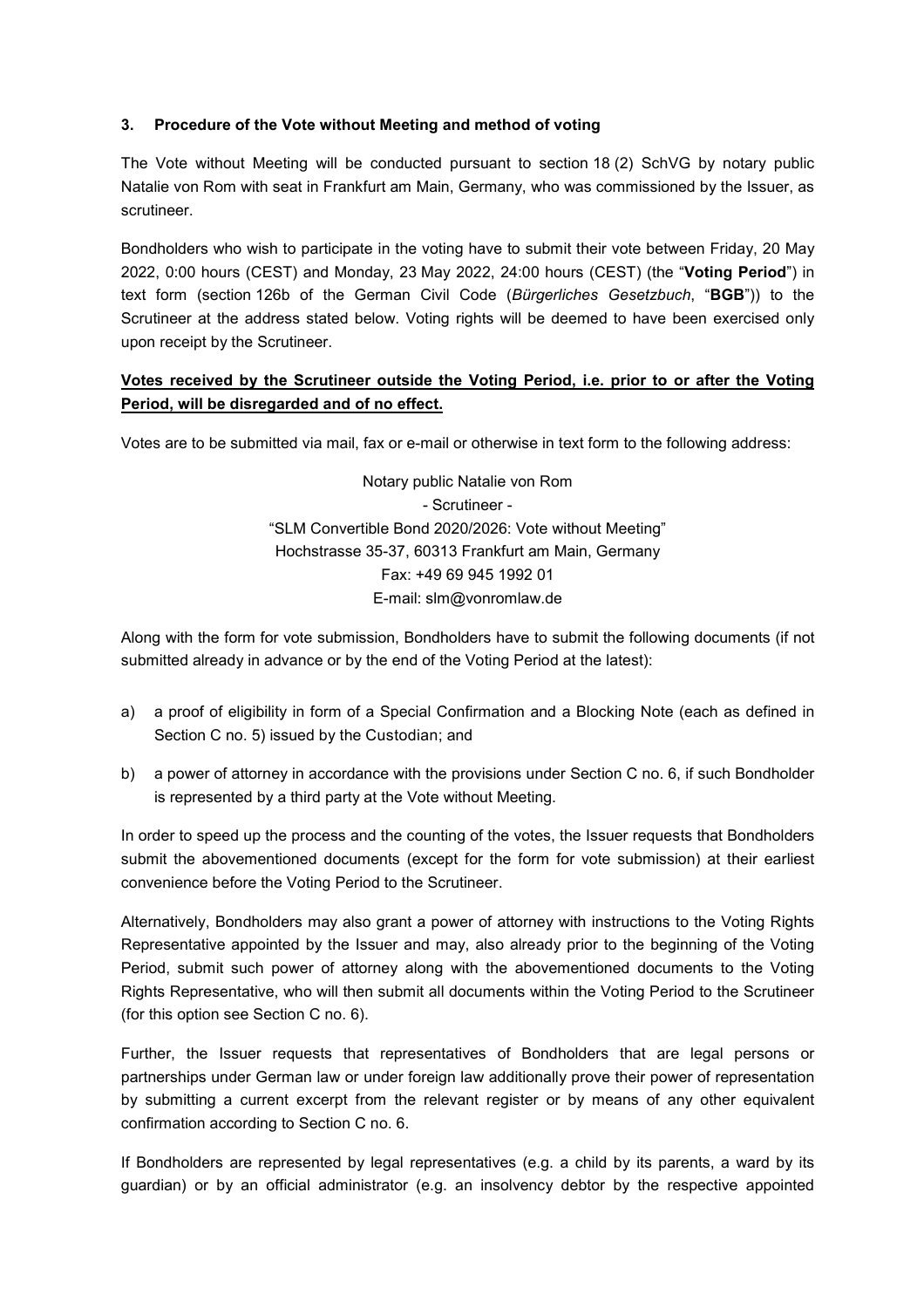insolvency administrator), it is requested that the legal representative or the official administrator proves the statutory power of representation in accordance with Section C no. 6 in adequate form.

In order to facilitate and speed up the counting of the votes, Bondholders are asked to submit their vote by using the form for vote submission which is available on the Issuer's website under www.slm-solutions.com/investor-relations/convertible-bond since the date of publication of this request for vote ("**Form for Vote Submission**"). The effectiveness of the vote submission does, however, not depend on making use of the Form for Vote Submission. Any countermotions and/or requests for additional resolution items submitted in a timely and proper manner will be included in the Form for Vote Submission. Upon receipt of any countermotions and/or requests for additional resolution items submitted in a timely and proper manner, the Form for Vote Submission will be immediately updated.

The result of the vote will be determined by application of the addition method. According to the addition method, only the "Yes" votes and "No" votes will be counted. All votes which have been properly submitted during the Voting Period along with the required evidence will be counted.

# **4. Voting right**

Each Bondholder participates in the Vote without Meeting based on the nominal amount of the outstanding Bonds 2020/2026 held by it. Each Bond 2020/2026 in a nominal value of EUR 1,000.00 grants one vote. Otherwise, section 6 SchVG applies. Neither the Issuer nor any of its affiliates is entitled to any Bonds 2020/2026, nor are any Bonds 2020/2026 held for the account of the Issuer or any of its affiliates. Hence, a total of 15,000 Bonds 2020/2026 with an aggregate principal amount of EUR 15,000,000.00 are outstanding.

### **5. Proof of eligibility, Special Confirmation and Blocking Note**

Pursuant to § 17(c)(ii) of the Terms and Conditions, Bondholders must demonstrate their eligibility to participate in the Vote without Meeting no later than by the end of the Voting Period. For this purpose, a current proof of ownership of the Bonds 2020/2026 issued by the Custodian pursuant to lit. a) below (the "**Special Confirmation**") and a blocking note of the Custodian pursuant to lit. b) below (the "**Blocking Note**") have to be submitted in text form (section 126b BGB):

a) Special Confirmation

The required Special Confirmation is a confirmation in text form issued by the Custodian of the respective Bondholder stating the full name and address of the Bondholder and specifying the aggregate principal amount of Bonds 2020/2026 credited on the issue date of the Special Confirmation to such Bondholder's securities account maintained with such Custodian.

b) Blocking Note

The required Blocking Note of the Custodian is a note stating that the Bonds 2020/2026 held by the respective Bondholder are not transferable from and including the day such vote has been cast until and including the day the Voting Period ends.

Bondholders are requested to contact their Custodian in good time regarding the issuance of the Special Confirmation and the Blocking Note.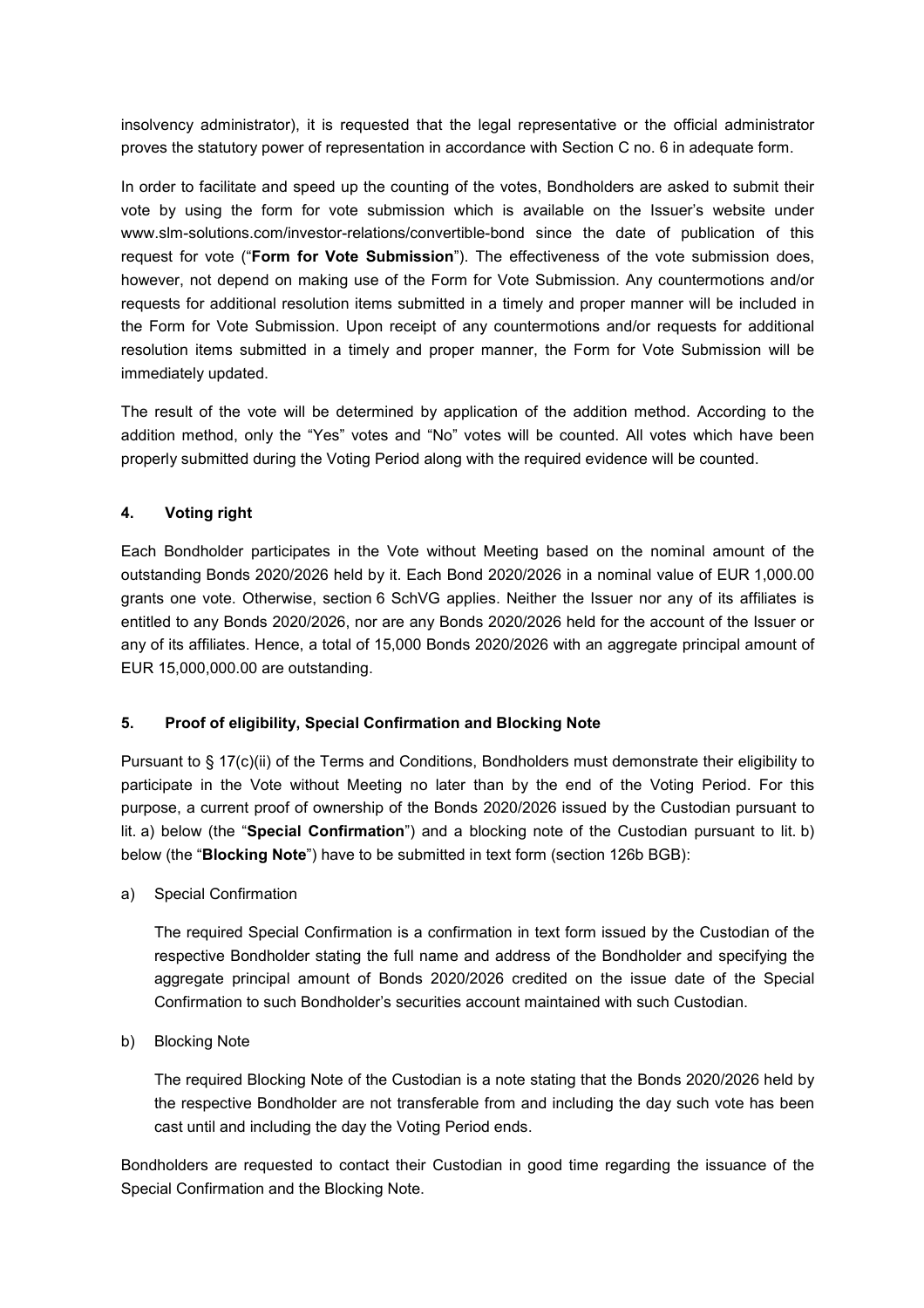# **Bondholders who fail to submit the Special Confirmation and the Blocking Note in text form (section 126b BGB) by the end of the Voting Period will not be eligible to participate in the voting. Proxies will also not be entitled to exercise the voting right in such cases.**

A sample form for the Special Confirmation and Blocking Note, which may be used by the Custodian, is available on the Issuer's website under www.slm-solutions.com/investor-relations/convertiblebond.

# **6. Representation by proxies or statutory representatives**

Each Bondholder may be represented by a proxy of its choice with respect to exercising voting rights (section 14 SchVG in conjunction with section 18(1) SchVG).

Voting rights may be exercised by the proxy. The power of attorney and any instructions by the principal to the proxy must be in text form (section 126b BGB). A form that may be used to grant a power of attorney is available on the Issuer's website under www.slm-solutions.com/investorrelations/convertible-bond.

The power of attorney must be proven towards the Scrutineer no later than by the end of the Voting Period by submitting the power of attorney in text form. Also in case of a vote submission by proxy, the Special Confirmation and Blocking Note of the principal have to be submitted no later than by the end of the Voting Period.

Further, to the extent applicable, evidence of representation (*Vertretungsnachweise*) of the person issuing the power of attorney should be submitted to the Scrutineer in accordance with the following two paragraphs.

Representatives of Bondholders that are legal persons or partnerships under German law (e.g. stock corporation (*Aktiengesellschaft*), limited liability company (*GmbH*), entrepreneurial company (*Unternehmergesellschaft*), limited partnership (*Kommanditgesellschaft*), general partnership (*Offene Handelsgesellschaft*), partnership under civil law (*Gesellschaft bürgerlichen Rechts*)) or under foreign law (e.g. a limited company under English law) are requested to prove their power of representation no later than by the end of the Voting Period. This may be done by submitting a current excerpt from the relevant register (e.g. commercial register (*Handelsregister*), register of associations (*Vereinsregister*)) or by means of any other equivalent confirmation (e.g. certificate of incumbency, secretary's certificate). Such proof of the power of representation is not a prerequisite for votes to be taken into account in the Vote without Meeting.

If Bondholders are represented by legal representatives (e.g. a child by its parents, a ward by its guardian) or by an official administrator (e.g. an insolvency debtor by the respective appointed insolvency administrator), it is requested that the legal representative or the official administrator, in addition to providing the Special Confirmation with Blocking Note of the principal, proves the statutory power of representation in adequate form (e.g. by means of a copy of the civil status documents (*Personenstandsunterlagen*) or the warrant of appointment (*Bestallungsurkunde*)) no later than by the end of the Voting Period. Such proof of the power of representation is not a prerequisite for votes to be taken into account in the Vote without Meeting.

As a special service, the Issuer offers to the Bondholders that they may grant a power of attorney with instructions to the voting rights representative appointed by the Issuer, Mr. André Witt,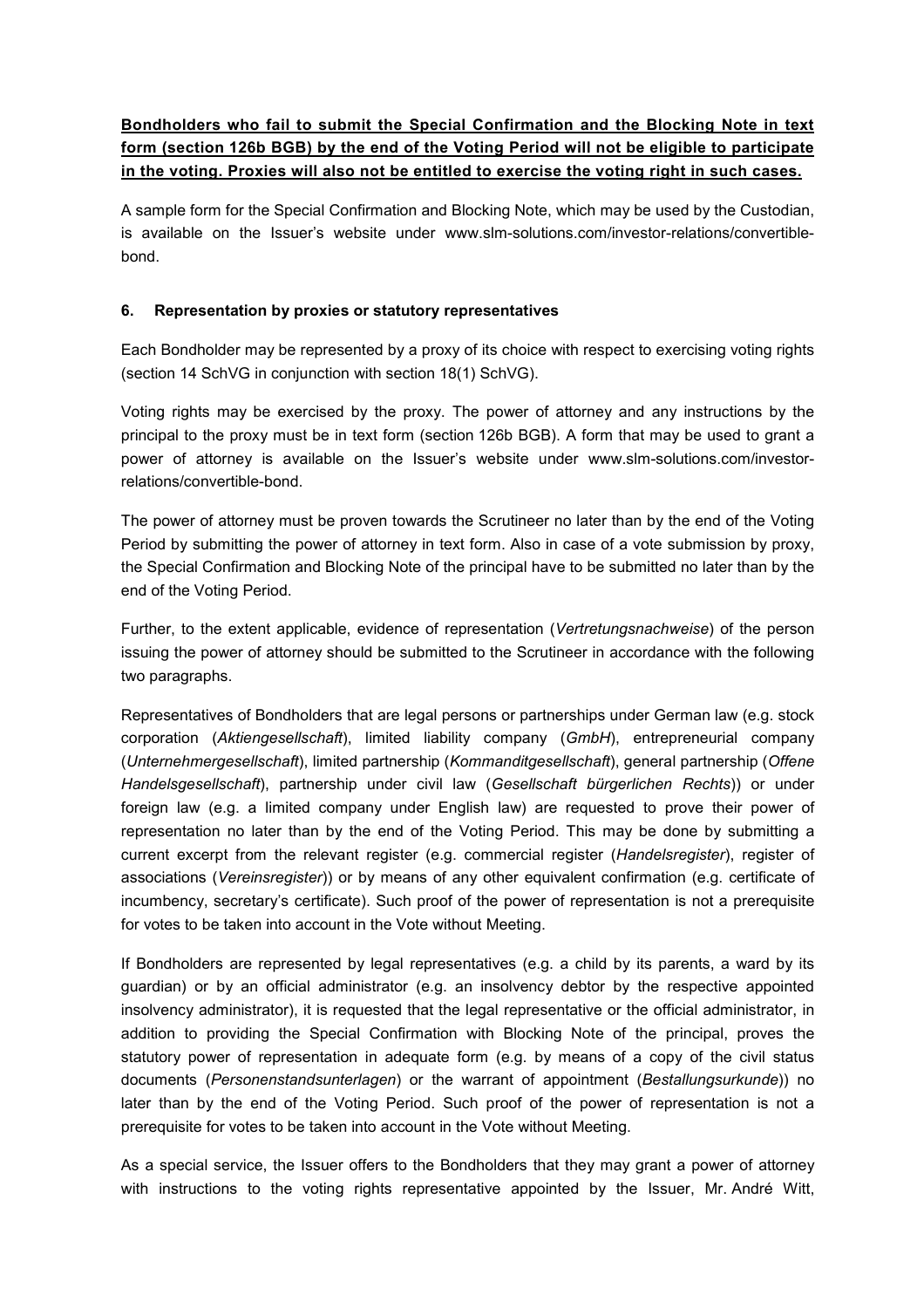employee of SLM Solutions Group AG (the "**Voting Rights Representative**"). A form that can be used for granting this power of attorney with instructions to the Voting Rights Representative is available on the Issuer's website under www.slm-solutions.com/investor-relations/convertible-bond.

Bondholders who wish to make use of the authorization of the Voting Rights Representative are requested to send the completed and signed form for the power of attorney with instructions together with the Special Confirmation and Blocking Note prepared in text form by mail, fax or e-mail to the following address:

> Mr. André Witt - Voting Rights Representative - "Convertible Bond 2020/2026: Vote without Meeting" c/o SLM Solutions Group AG, Estlandring 4, 23560 Luebeck, Germany Fax: +49 451 4060 3250 E-mail: ir@slm-solutions.com

**To ensure a submission in good time by the Voting Rights Representative to the Scrutineer, it is requested to provide the Voting Rights Representative with the power of attorney and instructions as well as the Special Confirmation with Blocking Note at the earliest convenience before the Voting Period. The aforementioned documents must be received by the Voting Rights Representative no later than by the day before the end of the Voting Period, i.e. by 22 May 2022.** 

### **7. Countermotions and Requests for Additional Resolution Items**

Each Bondholder is entitled to submit countermotions to the resolution item being subject to the Vote without Meeting ("**Countermotions**"). Countermotions should be submitted timely in order to ensure that they can be published on the Issuer's website before the beginning of the Voting Period.

Bondholders holding Bonds 2020/2026 in the total amount of five percent of the outstanding Bonds 2020/2026 may request to resolve on additional resolution items ("**Request for Additional Resolution Items**"). Requests for Additional Resolution Items must be received by the Issuer timely in order to ensure that they can be published in the German Federal Gazette (*Bundesanzeiger*) no later than on the third day before the beginning of the Voting Period.

Countermotions and Requests for Additional Resolution Items are to be directed to the Issuer or the Scrutineer and may be submitted via mail, fax or e-mail or otherwise in text form to the Issuer or the Scrutineer to the following addresses:

> SLM Solutions Group AG - Investor Relations - "Convertible Bond 2020/2026: Vote without Meeting" Estlandring 4, 23560 Luebeck, Germany Fax: +49 451 4060 3250 E-mail: ir@slm-solutions.com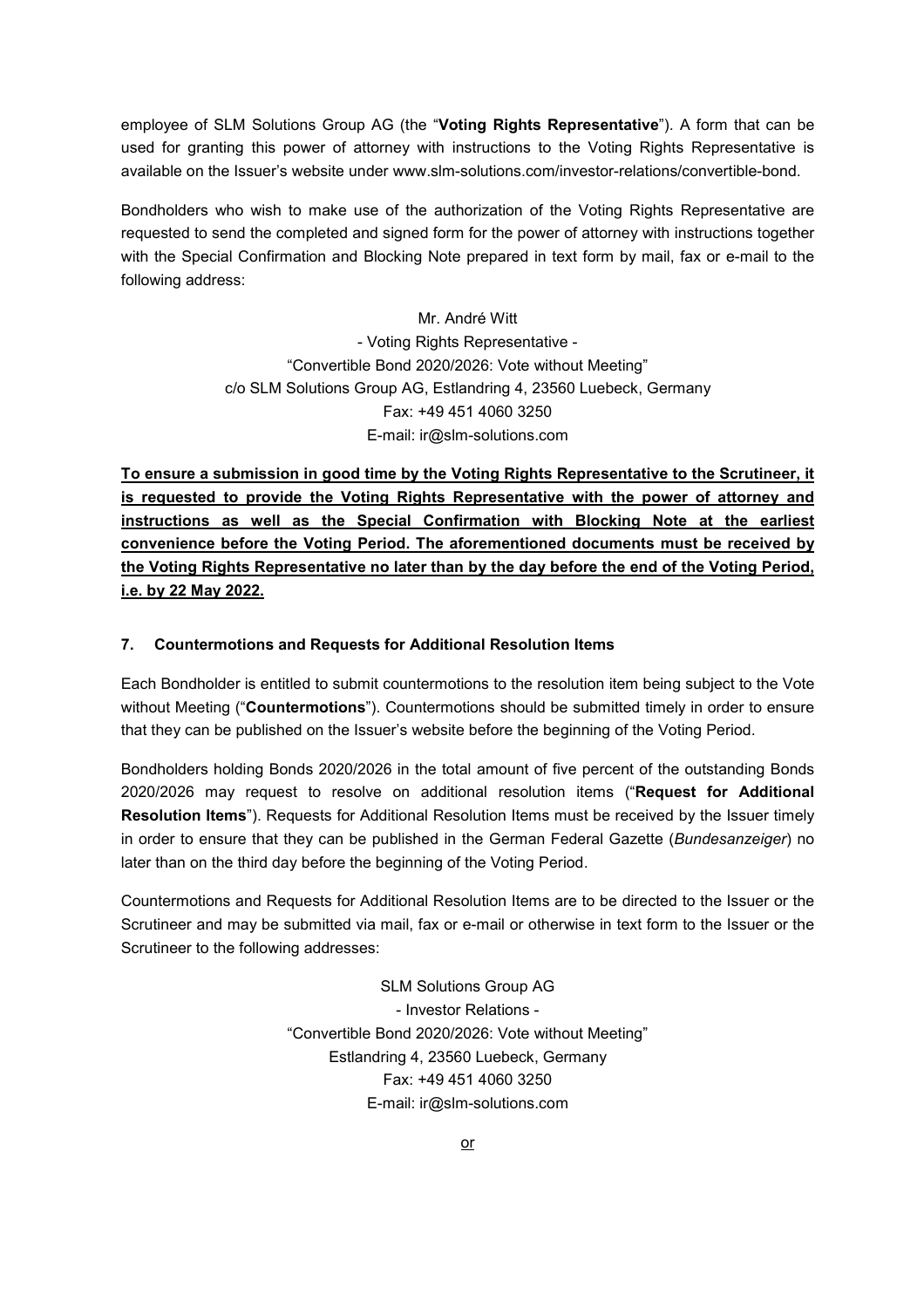Notary public Natalie von Rom - Scrutineer - "SLM Convertible Bond 2020/2026: Vote without Meeting" Hochstrasse 35-37, 60313 Frankfurt am Main, Germany Fax: +49 69 945 1992 01 E-mail: slm@vonromlaw.de

Along with the Countermotion and/or the Request for Additional Resolution Items, Bondholders have to submit a Special Confirmation and a Blocking Note (see above Section C no. 5). In case of Additional Resolution Items, Bondholders requesting that an additional item be put to vote must also demonstrate that they represent individually or together five percent of the outstanding Bonds 2020/2026. Should Bondholders submit Countermotions and/or Requests for Additional Resolution Items through proxies, the power of attorney has to be proven in accordance with Section C no. 6.

### **8. Documents**

From the day of publication of this request for vote until the end of the Voting Period, the following documents (including the binding German versions) are available to the Bondholders on the Issuer's website under www.slm-solutions.com/investor-relations/convertible-bond:

- a) this request for vote,
- b) the Terms and Conditions of the Convertible Bond 2020/2026,
- c) the Form for Vote Submission (which will be updated, in particular in case of a publication of Countermotions or Requests for Additional Resolution Items, if required),
- d) a sample form to grant power of attorney to third parties,
- e) a sample form to grant power of attorney with instructions to the Voting Rights Representative appointed by the Issuer, and
- f) a sample form for the Special Confirmation and the Blocking Note.

Upon a Bondholder's request, copies of the aforementioned documents will be sent to such Bondholder free of charge. Such request has to be made by mail, fax or e-mail to:

> SLM Solutions Group AG - Investor Relations - "Convertible Bond 2020/2026: Vote without Meeting" Estlandring 4, 23560 Luebeck, Germany Fax: +49 451 4060 3250 E-mail: ir@slm-solutions.com

#### **Notes on data protection**

Since 25 May 2018, the Regulation (EU) 2016/679 (General Data Protection Regulation or GDPR) has been applicable throughout the European Union. The protection of personal data and its legally compliant processing are of great importance to SLM Solutions Group AG. SLM Solutions Group AG